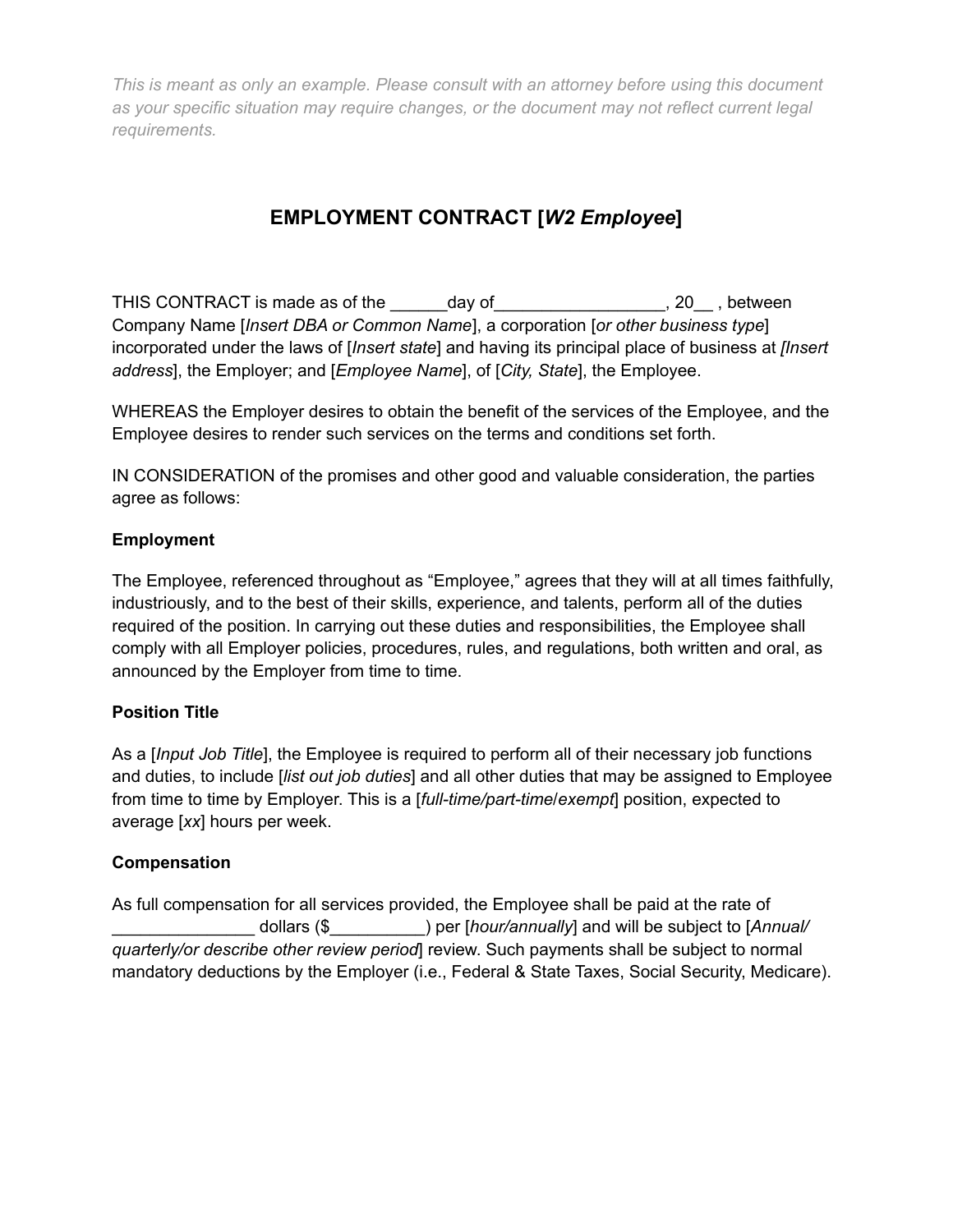# **Benefits**

In addition, the Employee will be eligible to participate in other employee benefit plans established by the Company for its employees from time to time. The Employer currently offers [insert list of benefits offered, but not prices]. More details on these benefits will be provided under separate cover. The Employee is eligible for company benefits after [*insert time frame, must be less than 90 days after the start date for health insurance*].

## **Probationary Period**

It is understood and agreed that the first [*90 days*] of employment shall constitute a probationary period. During this probationary period, the Employee is not eligible for paid time off or other benefits.

Though termed a probationary period, the Employer retains the right to exercise at-will employment at any time and may terminate the Employee at any time without notice or cause.

*[Adapt or delete this section according to your business' needs as not all businesses have a probationary period].*

# **Paid Time Off**

The Employee shall be entitled to the following paid time off following the above referenced probationary period:

● Vacation time in the amount of [*XX weeks per year, which equals XX days or XX hours*].

Sick leave is provided in the amount of [*XX weeks, which equals XX days or XX hours per year*].

● The Employer also provides [*Bereavement leave, Jury Duty leave*] if needed. *[Include these sections only if you offer these benefits.]*

Please see the Employee Handbook for more information and for appropriate use/ policies regarding all time off and leave. [*Include this text only if you have an employee handbook*]

The Employer reserves the right to change or otherwise modify, in its sole discretion, any paid time off policies.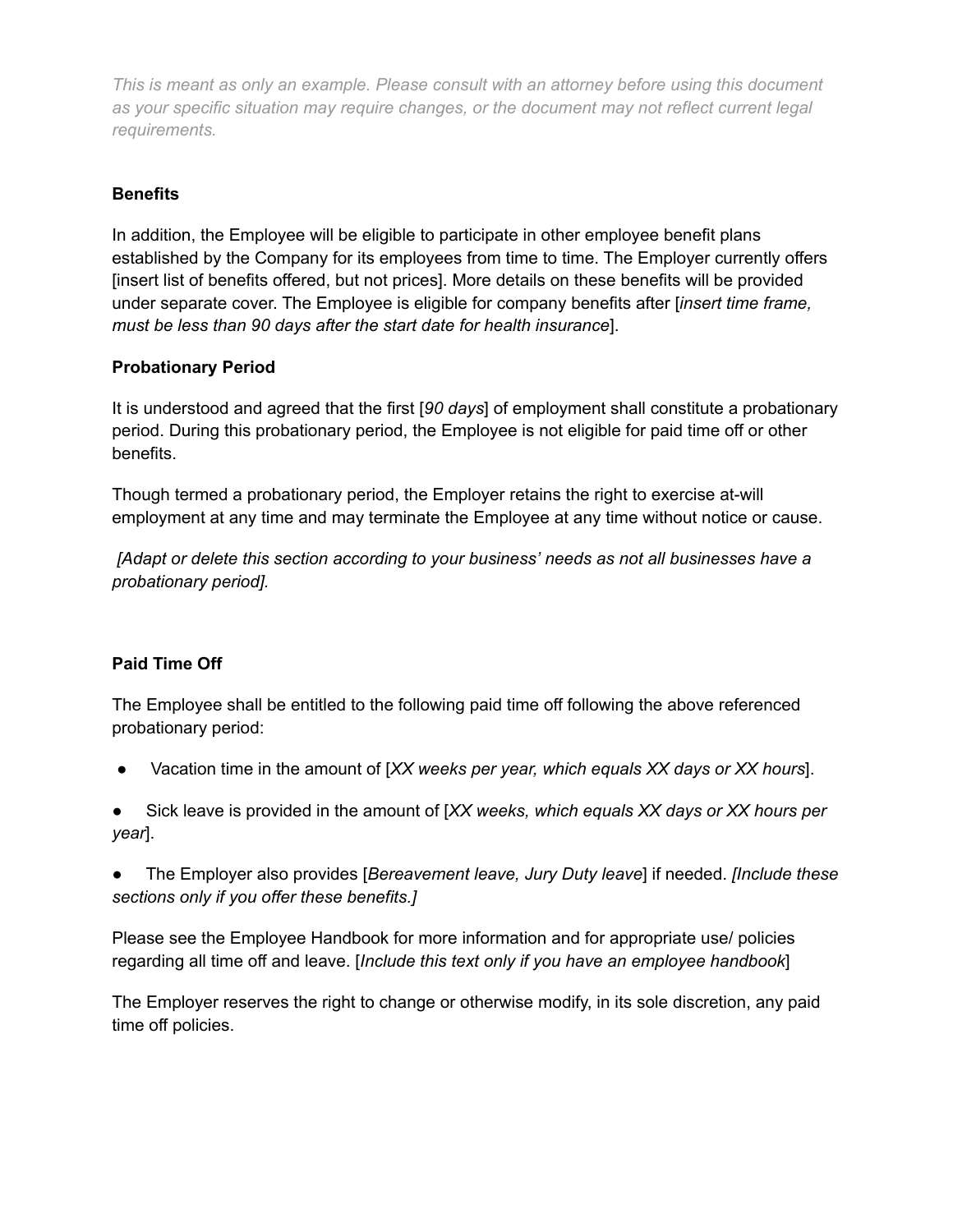#### **At-Will Employment**

While we look forward to a long and profitable relationship, you will be an at-will employee of the Employer, which means the employment relationship can be terminated by either of us for any reason, at any time, with or without prior notice and with or without cause. Any statements or representations to the contrary (and, indeed, any statements contradicting any provision in this contract) should be regarded by you as ineffective.

The Employee may at any time terminate this contract and employment by giving not less than [30 days] written notice to the Employer. The Employee agrees to return any and all property of the Employer at the time of termination.

Should the Employer terminate the Employee any time after the probationary period has ended, severance is to be paid in the amount of [*one week per year worked*]. [*This sentence is optional and should be adapted for your severance policy*.]

## **Non-Competition Covenant & Confidentiality**

As an Employee of the Employer, you will have access to certain confidential information of the Employer and you may, during the course of your employment, develop certain information or inventions that will be the property of the Employer. You may not disclose this information outside of the Company. We also wish to impress upon you that we do not want you to, and we hereby direct you not to, bring with you any confidential or proprietary material of any former employer or to violate any other obligations you may have to any former employer.

To protect the interests of the Employer, you will need to sign the Employer's standard "Confidentiality and Intellectual Property Assignment Agreement" as a condition of your employment [*Optional*].

During the period that you render services to the Employer, you agree to not engage in any employment, business, or activity that is in any way competitive with the business or proposed business of the Employer. You will disclose to the Employer in writing any other gainful employment, business, or activity that you are currently associated with or participate in that competes with the Employer. You will not assist any other person or organization in competing with the Employer or in preparing to engage in competition with the business or proposed business of the Employer.

More details will be provided in the Employer's "Confidentiality and Intellectual Property Assignment Agreement" under separate cover [*Optional*].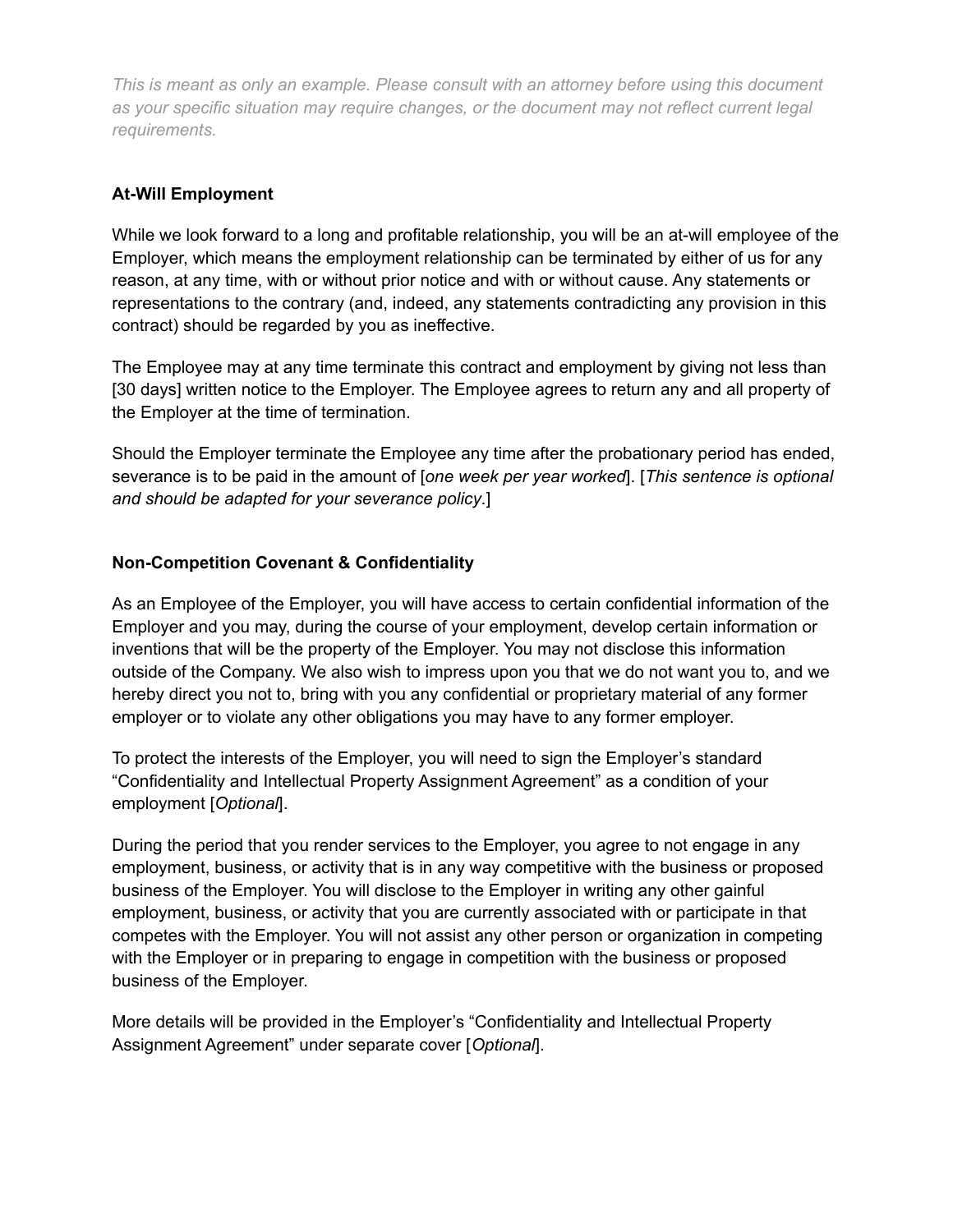Furthermore, it is agreed that following termination of the Employee's employment with the Employer for any reason, the Employee shall not hire or attempt to hire any current employees of [*Insert name of Company*].

It is further acknowledged and agreed that following termination of the Employee's employment with the Employer for any reason, the Employee shall not solicit business from current clients or clients who have retained the Employer during the prior 12-month period.

#### **Integration**

This contract contains the entire agreement between the parties, superseding in all respects any and all prior oral or written agreements or understandings pertaining to the employment of the Employee by the Employer and shall be amended or modified only by written instrument signed by both of the parties hereto.

#### **Authorization to Work**

Please note that because of employer regulations adopted in the Immigration Reform and Control Act of 1986, within three (3) business days of starting your new position, you will need to present documentation demonstrating that you have authorization to work in the United States.

#### **Severability of Contract**

The parties hereto agree that in the event any article or part thereof of this contract is held to be unenforceable or invalid, then said article or part shall be struck, and all remaining provisions shall remain in full force and effect.

#### **Choice of Law**

This contract shall be governed, interpreted, and construed in accordance with the laws of the State of [*Insert state name*].

If you decide to accept this Employment Contract, please sign in the space indicated. Your signature will acknowledge that you have read, understood, and agreed to the terms and conditions of this agreement.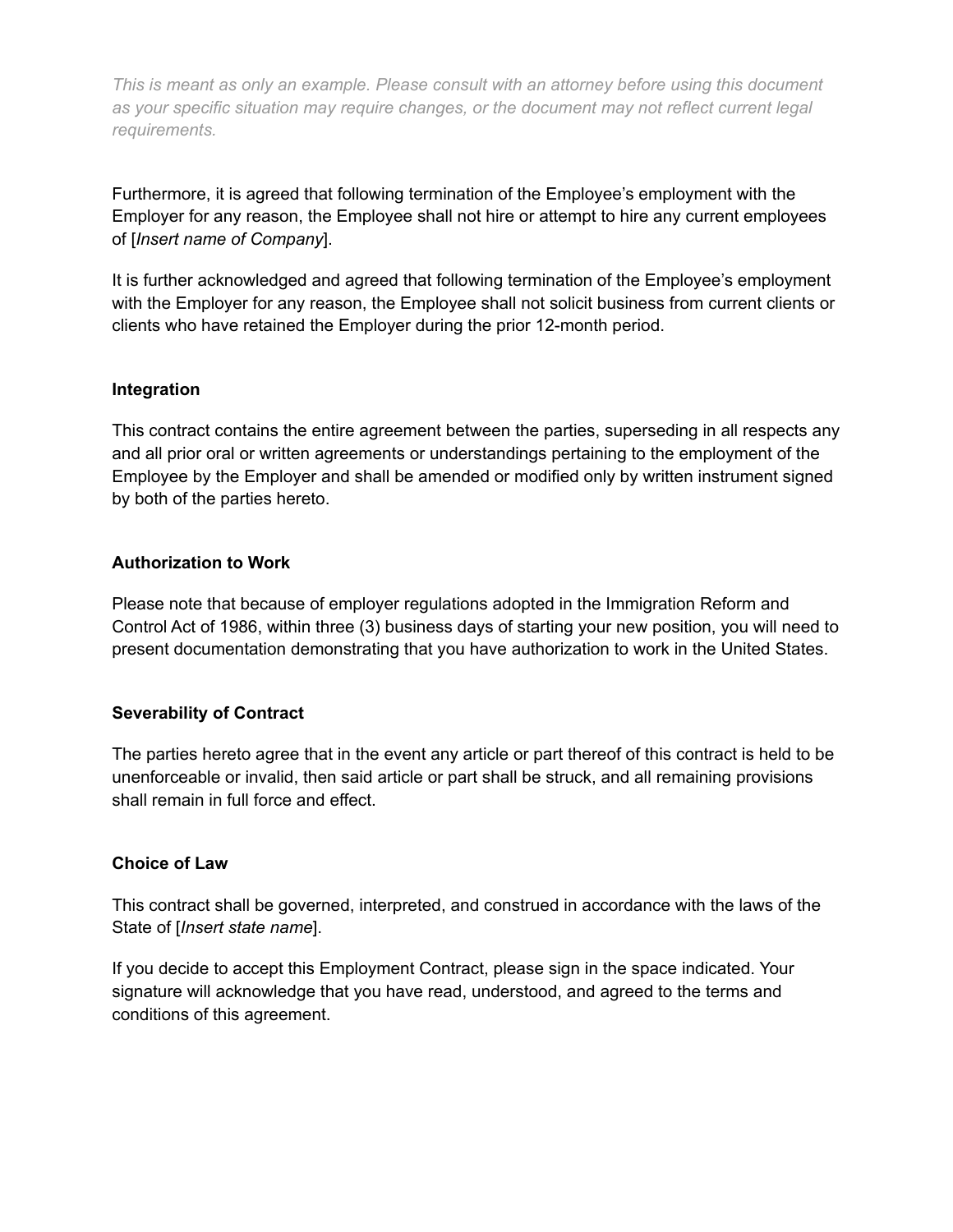IN WITNESS WHEREOF the Employer has caused this contract to be executed by its duly authorized officers and the Employee has agreed as of the date first above written.

\_\_\_\_\_\_\_\_\_\_\_\_\_\_\_\_\_\_\_\_\_\_\_\_\_\_\_\_\_\_\_\_\_\_\_\_\_\_\_\_ \_\_\_\_\_\_\_\_\_\_\_\_\_\_\_\_\_\_\_\_\_\_\_

\_\_\_\_\_\_\_\_\_\_\_\_\_\_\_\_\_\_\_\_\_\_\_\_\_\_\_\_\_\_\_\_\_\_\_\_\_\_\_\_ \_\_\_\_\_\_\_\_\_\_\_\_\_\_\_\_\_\_\_\_\_\_\_

SIGNED, SEALED, AND DELIVERED in the presence of:

Name of Employee Date

Owner/CEO Date

# **Articles You Might Find Useful**

- 1. [At Will Employment Doctrine: How It Works &](https://fitsmallbusiness.com/at-will-employment-doctrine/) 4 Big Exceptions
- 2. [Job Application Template & Best Practices](https://fitsmallbusiness.com/employment-application-form/)
- 3. [Employee Handbook: Sections to Include \(+Free](https://fitsmallbusiness.com/employee-handbook-sample/) Sample)